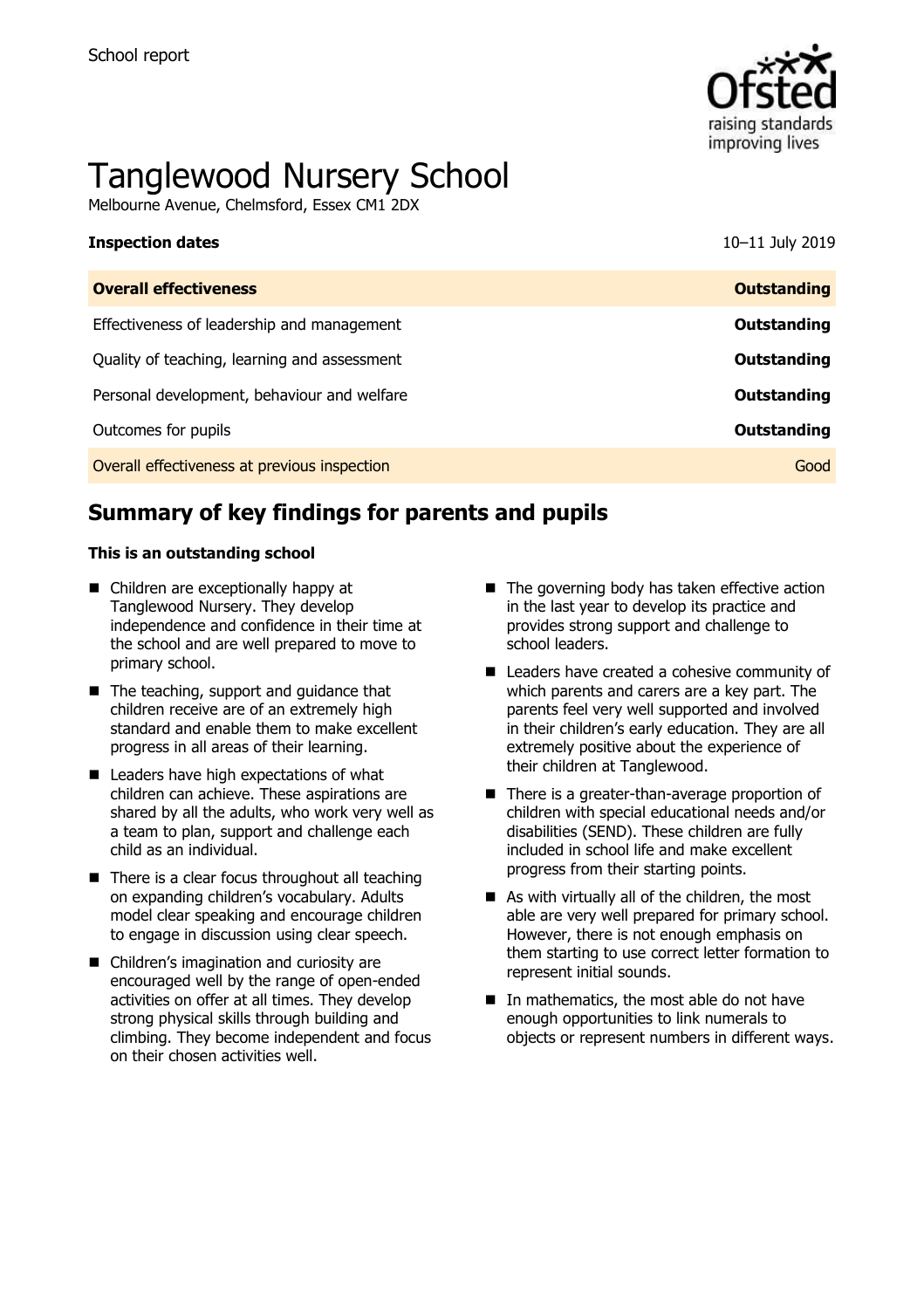

# **Full report**

### **What does the school need to do to improve further?**

- Improve the early reading and writing of the most able by having a greater emphasis on children using clearly identifiable letters to represent sounds.
- Extend the most able children's use of number by providing more opportunities to match numerals to groups of objects and represent numbers in different ways.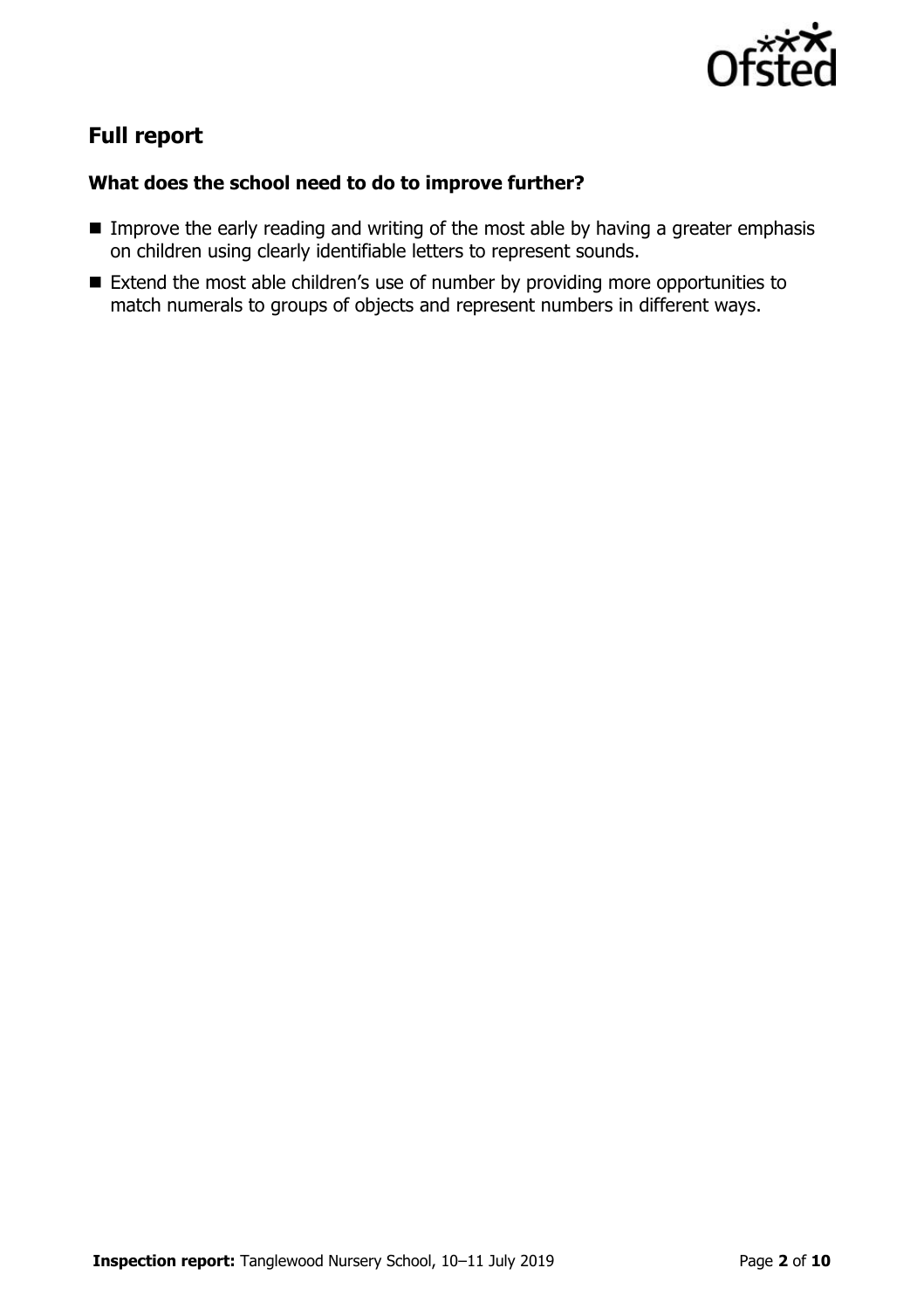

# **Inspection judgements**

### **Effectiveness of leadership and management COULDER COULDER OUTSTANDING**

- The headteacher has been in post for nearly two years. She has established high expectations of what children should experience in their time in school. Together with the deputy headteacher and other senior leaders, she has created a strong team which shares this ethos.
- Many children enter the school with poor speech and language skills for their age. Leaders have prioritised communication and language development. They have trained adults to be able to model and effectively develop strong speech and language throughout the day. Leaders work hard with parents to support them in developing their children's speech.
- Leaders of mathematics have made sure that it is woven throughout the school day. This is enhanced by focused mathematics fortnights and specific workshops for parents on how to support early mathematics with their children.
- Parents are, without exception, positive about the school. They value the approachability of the leadership team. This strong working relationship has supported occasions when leaders need to have more difficult conversations with families about attendance or safeguarding concerns. Parents who have children with SEND know that leaders will do their utmost to provide the children with the care and support they need.
- The special educational needs coordinator is knowledgeable and ensures that provision for children with SEND is of a very high standard. Staff follow a simple, but consistent, planning cycle that checks that individual children's next steps are met. Continual professional development around meeting the needs of those with SEND is a priority and, as a consequence, staff are adept at meeting these children's needs.
- The school has 16 places funded by the local authority for children with significant speech and language disorders. These children are part of a mainstream classroom but also access the school's 'Rainbow Room'. In here, specialist speech and language therapists and learning support assistants ensure that children access targeted therapy to develop their skills, which are then further embedded and applied through the mainstream setting.
- In addition to the school's speech and language centre, there is also a mainstream speech and language therapist and a speech and language learning support assistant who identify and support children to develop their speech, language and communication skills throughout the school.
- The early years pupil premium funding is spent well. An emphasis on developing vocabulary and children's confidence has meant that the achievement of those eligible for the funding in the key areas of communication and language and personal, social and emotional development is above those not eligible for the funding.
- The curriculum is led by children's interests but based around the early years foundation stage (EYFS) framework. Leaders ensure that children learn about things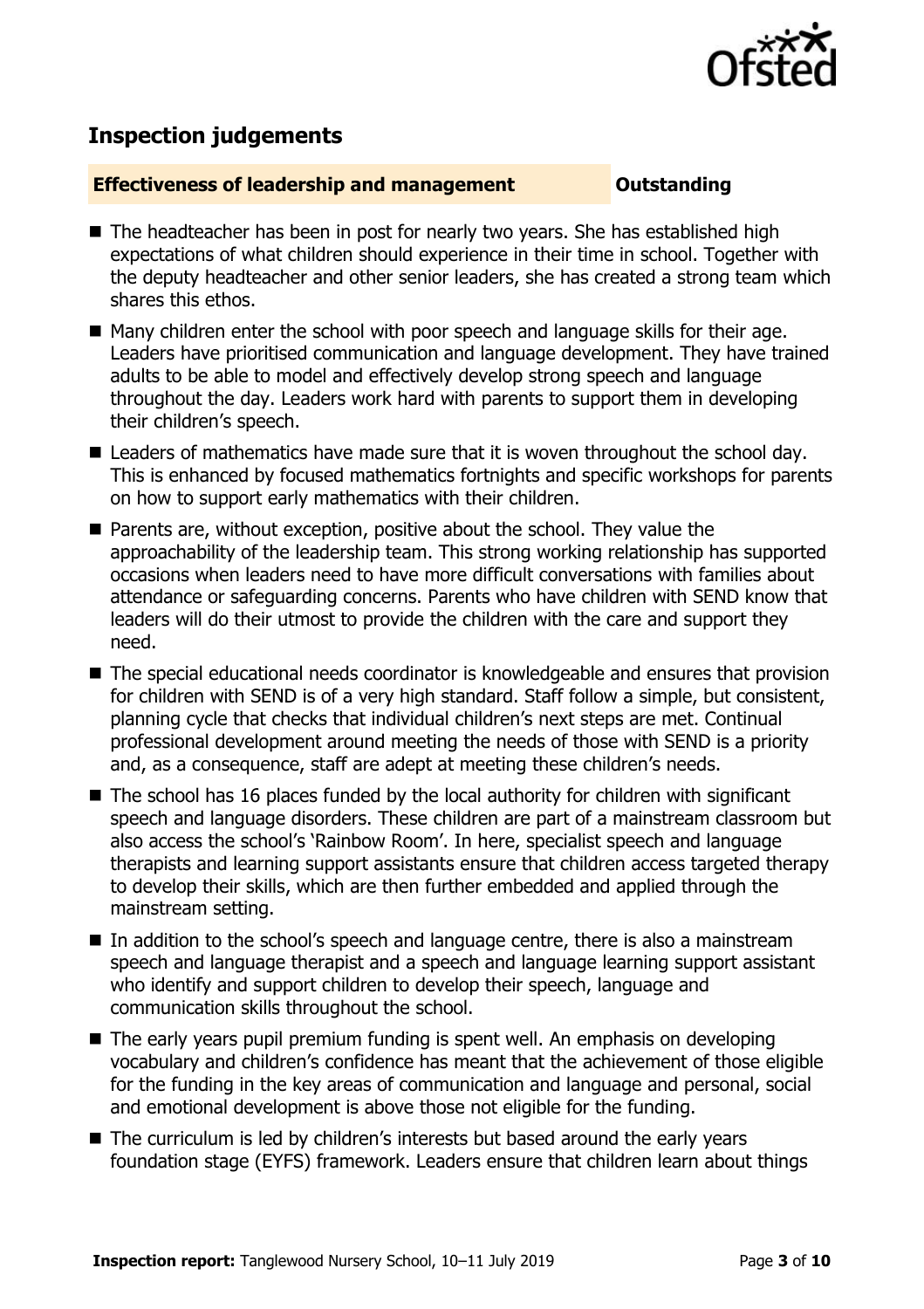

that are unfamiliar to them by building in experiences linked to books they have read and finding out about different cultures' celebrations.

- The school offers outreach support to other early years settings in schools. They work closely with other maintained nurseries. Staff gain from this professional development, developing their understanding of good practice in both early years and primary. Training is well planned and comprehensive, particularly in preparing to support children with complex SEND. Teachers are encouraged to be innovative, developing ideas and then sharing success with colleagues.
- **British values are taught to children through the emphasis on respecting each other,** being kind and listening to people who might not agree with you.

### **Governance of the school**

- Since the short inspection of the school in November, governors have undertaken a thorough review of their own practice. They have a clear action plan linked to the school improvement plan. They make sure that they are up to date in local and national issues by attending regular training.
- Governors reviewed the use of governor visits, which were previously friendly but not necessarily always useful strategically. They now go in with a clear idea of what the visit is aiming to find out, challenge or support. Where questions remain unanswered, governors make sure that they find out before reporting back to the main governing body. This makes them exceptionally effective in providing strong governance.
- The governors ensure that additional funding, such as the early years pupil premium and SEND funding, is used effectively. They take time to explore data on children's progress and achievement, checking for the impact of this spending.

### **Safeguarding**

- $\blacksquare$  The arrangements for safeguarding are effective.
- Safeguarding is of the utmost importance to every adult in the school. Children are kept very safe in their time in the school. Staff are clear on what to do if they have a concern about a child. Records show that these are dealt with by leaders in a timely and appropriate way.
- Leaders have ensured that staff receive both yearly and more regular updates on potential risks to children. They have also provided support for parents on how to keep their children safe online.
- All ratios for children to adults are more than met. Additional adults support those children with complex SEND. Regular checks are made of the learning areas.
- All appropriate employment checks have been made on adults who are regularly in the school.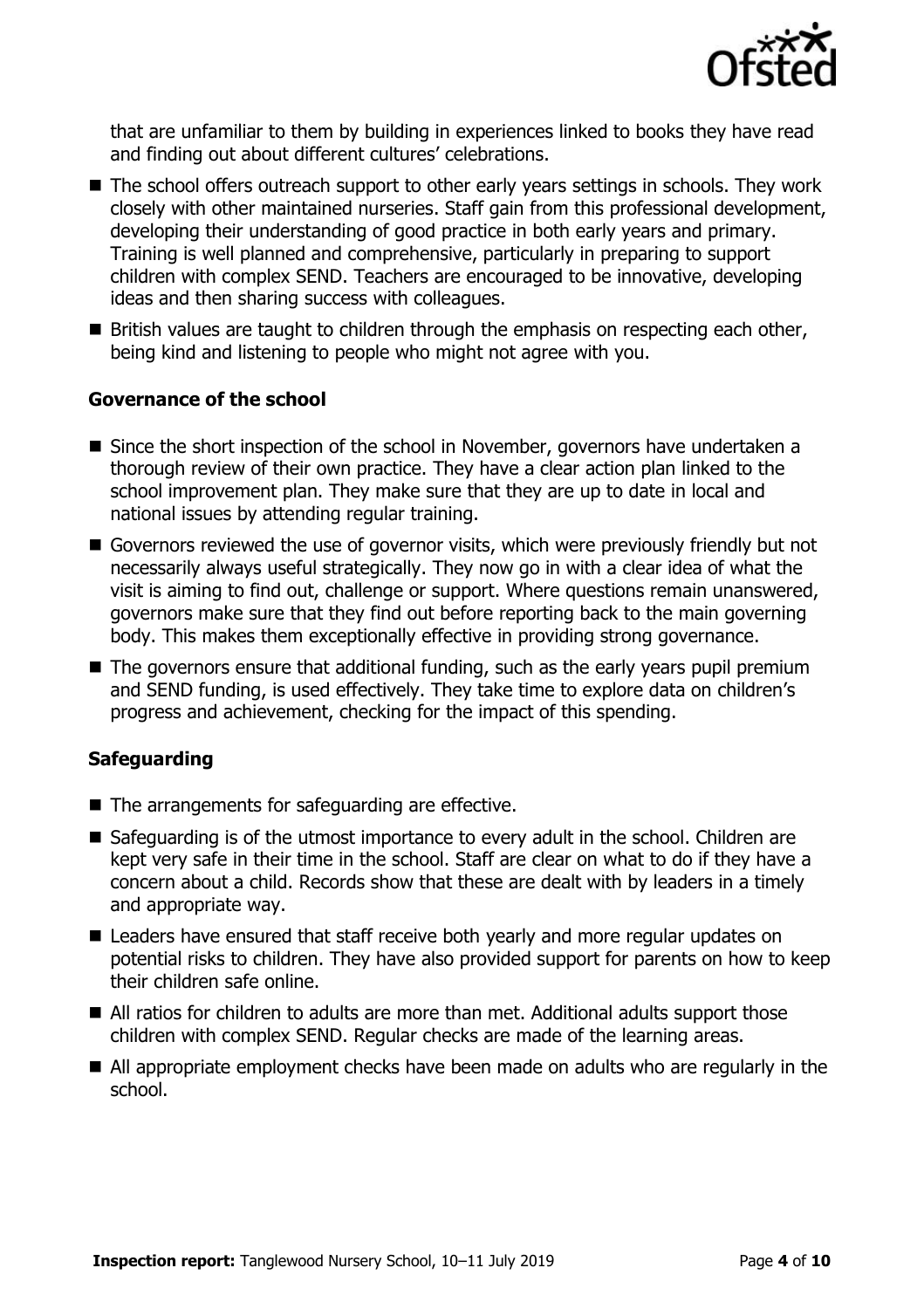

### **Quality of teaching, learning and assessment Outstanding**

- Teaching across the school, from all adults, is of a consistently high standard. Leaders have invested time over several years in ensuring that all staff have highly developed skills in spotting learning opportunities and building on these with children.
- Planning is led by the children's own interests and adults react to events that happen as they go, building in learning, for example when building ramps with the children to race cars down, then using chalk to write 1st, 2nd and 3rd on the floor and matching the cars to their position after each race.
- Whole-class learning led by the teacher often starts with an object hidden inside a bucket. The children watch and listen with an extremely high level of engagement while the teacher describes and demonstrates the object, for example an alien, modelling high use of relevant vocabulary. Children with speech and language delay have these sessions enhanced by the integral use of signing.
- Teachers show children activities that they might take part in linked to the object in the bucket, for example making a space picture linked to the alien. Children confidently have a go in front of the class. These linked activities are chosen by many children in their play later on.
- There is a high focus on expanding children's vocabulary. Each week, the teaching introduces new key words, which are revisited several times. The most able are challenged with more difficult words and those with SEND may focus on understanding more simple words but words that are key to the story or focus activity. This approach is used in both the class for two- to three-year-olds and the classes for three- to fiveyear-olds, providing consistency as children move through the school.
- Adults use their own strong knowledge of the individual children to propose new activities or develop learning in play. They also assess attainment in detail against the EYFS framework to check that children's needs are met. Leaders check on this and, together with the other adults, plan for any interventions required.
- Staff encourage children to write their own names and to use initial letter sounds in early writing. They use a variety of strategies to encourage good pencil grip. The most able are taught some early phonics sounds but do not see enough examples of correct letter formation to be confident using this in their own writing.
- Mathematics is woven throughout the school day. There is a high emphasis on counting and ordering numbers. Most children can recognise numerals up to 10. However, there is not enough use made of linking the numerals to groups of objects or of showing numbers in different ways, for example as dots or as plastic tiles.

### **Personal development, behaviour and welfare <b>COULTS** Outstanding

### **Personal development and welfare**

- The school's work to promote pupils' personal development and welfare is outstanding.
- Teachers build on opportunities to extend the children's understanding of the world through the activities chosen and the books read to children. They take part in celebrations from around the world, including Diwali and a Holi colour run. Parents with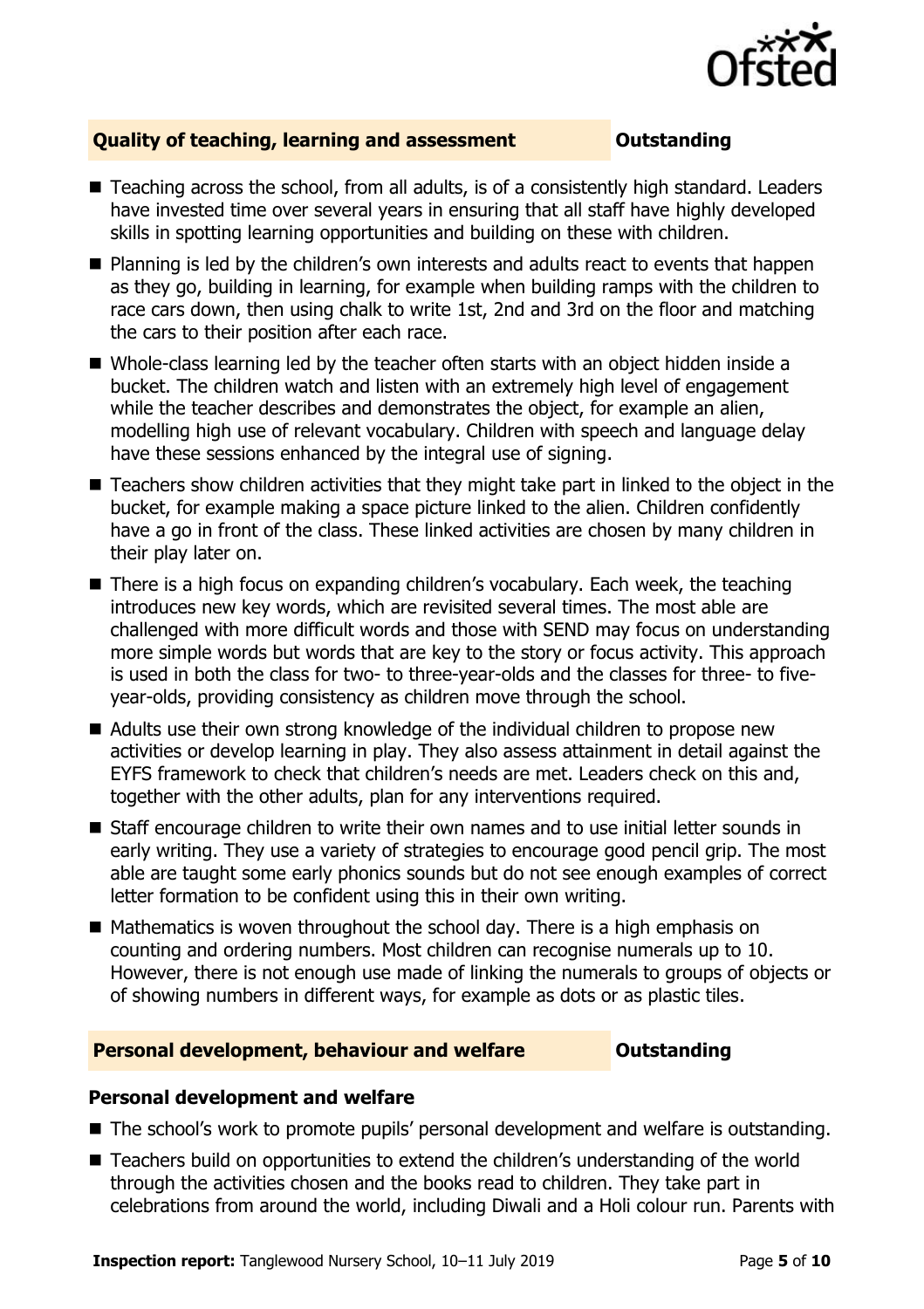

links to elsewhere come in to talk to children, for example about Chinese New Year.

- Risk-taking in a controlled way is encouraged. Children construct and climb over bridges in the forest garden. They use simple tools and are taught how to use these safely. For example, in the three- to five-year-old classes, children were using junior hacksaws, and in the two- to three-year-old class, an adult supported children to cut real food up in the role-play area using a knife.
- Children develop high levels of independence in their time at the school. They move around the site and between classrooms on their own, choosing from the many activities on offer at any time or going to visit the library to enjoy a book.
- Children are encouraged to be healthy. There are many opportunities for physical play and movement. Snacks are both healthy and attractive. Children are encouraged to sit still to eat and take time to rest. When it is sunny, they are taught about keeping out of the sun and drinking enough water.
- $\blacksquare$  The following is typical of comments from parents:

'Tanglewood Nursery is a brilliant school and has given my child a fantastic foundation to build upon when they move to primary school in September. Over this last year, my child has grown in confidence and has become much more independent. The speech and language support my child has received from the specialist learning support assistant and speech therapist has been excellent, and my child has developed incredibly over his time here.'

### **Behaviour**

- The behaviour of pupils is outstanding.
- Children are extremely well behaved. When they are joining in a class session, sitting on the carpet, they listen to the adults with rapt attention. They are polite and do not shout over others.
- When playing, children play in mixed-gender groups. They cooperate and work together on challenges. Children do not take any notice of the differences between them in race, gender or additional needs. Children focus on activities and are resilient, for example not giving up when constructing a bridge between two platforms.
- When they sit together for snack time, they are quiet, take turns and show good manners.
- A very few children with SEND find it hard to join in with whole-class sessions. Support staff make sure that they do not miss out on the learning that others have experienced and build in activities for those children that create similar awe and wonder.
- In the two- to three-year-old class, where  $-$  given their age  $-$  children can occasionally have arguments over sharing, these are dealt with gently. Adults show the children what they might say if it happens again.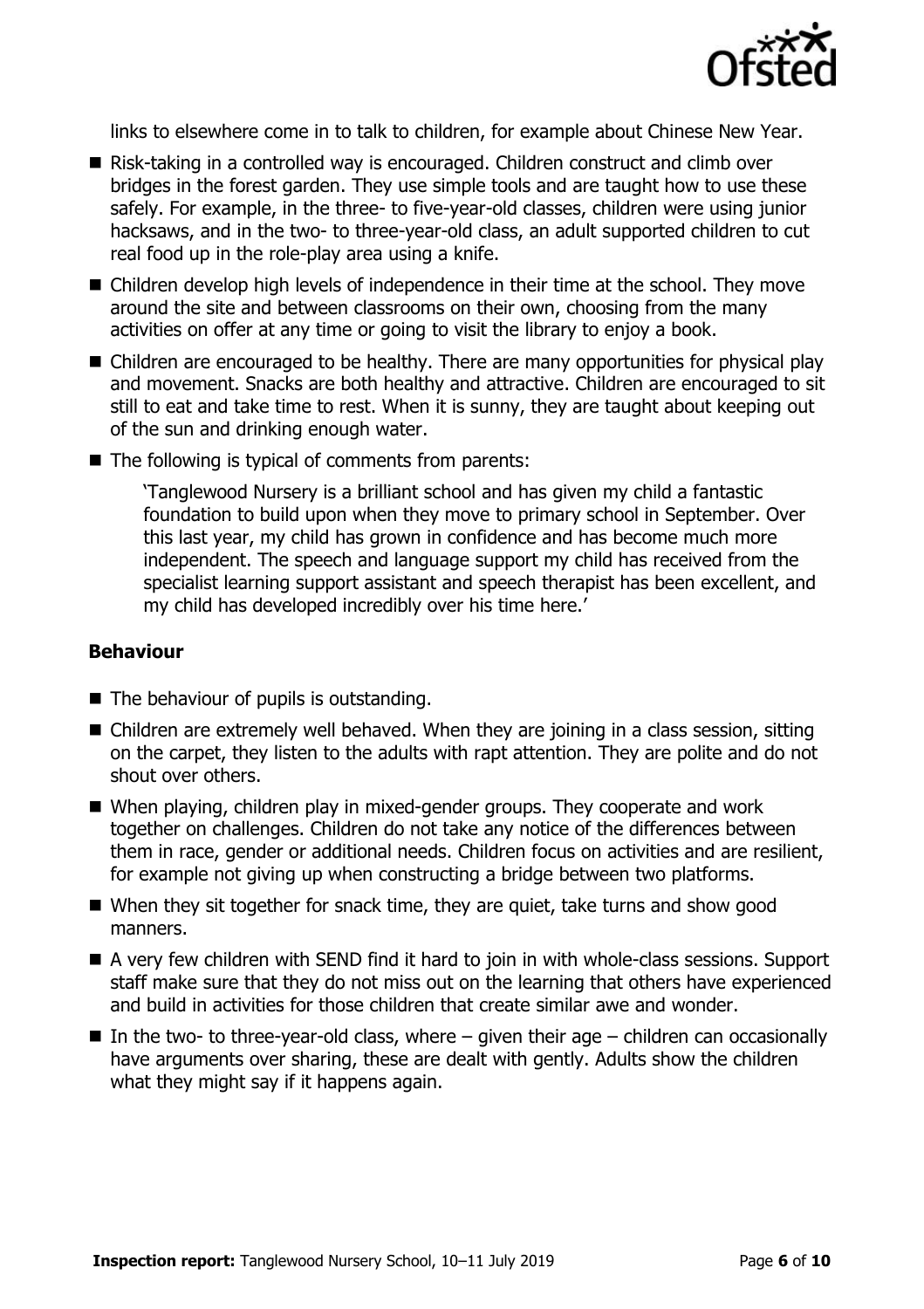

### **Outcomes for pupils Outstanding**

- Children often start the school with attainment below what is expected for their age. They leave Tanglewood exceptionally well prepared for the next stage of their education, having made excellent progress. They are independent and able to put on and take off clothes and shoes. They can recognise their names and many can write these as well, using the correct pencil grip.
- Children are confident, move around the school on their own and talk to different adults. They can sit and concentrate in a group session on the carpet. They focus on activities for extended periods with interest.
- Most children can join in with counting rhymes and songs. They count objects in order and recognise numbers to 10.
- Children make excellent progress across all prime areas of learning, developing strong physical and artistic skills. They have a wide understanding of the world around them, including people who are different to themselves.
- Some children with SEND are not as ready as others for school but make strong progress from their own starting points. Adults ensure that they too develop the skills to concentrate, albeit for shorter periods.
- As a consequence of the highly targeted work and provision for children eligible for the early years pupil premium, disadvantaged children, who often have very low speech and language skills when they start school, move to achieving above the rest of the cohort in communication and language and personal, social and emotional development by the end of their time in school.
- Children in the two- to three-year-old class are also well prepared to move up to the main nursery at the end of their time there. They take part in group activities and are tolerant of others. They know routines and follow these without being reminded.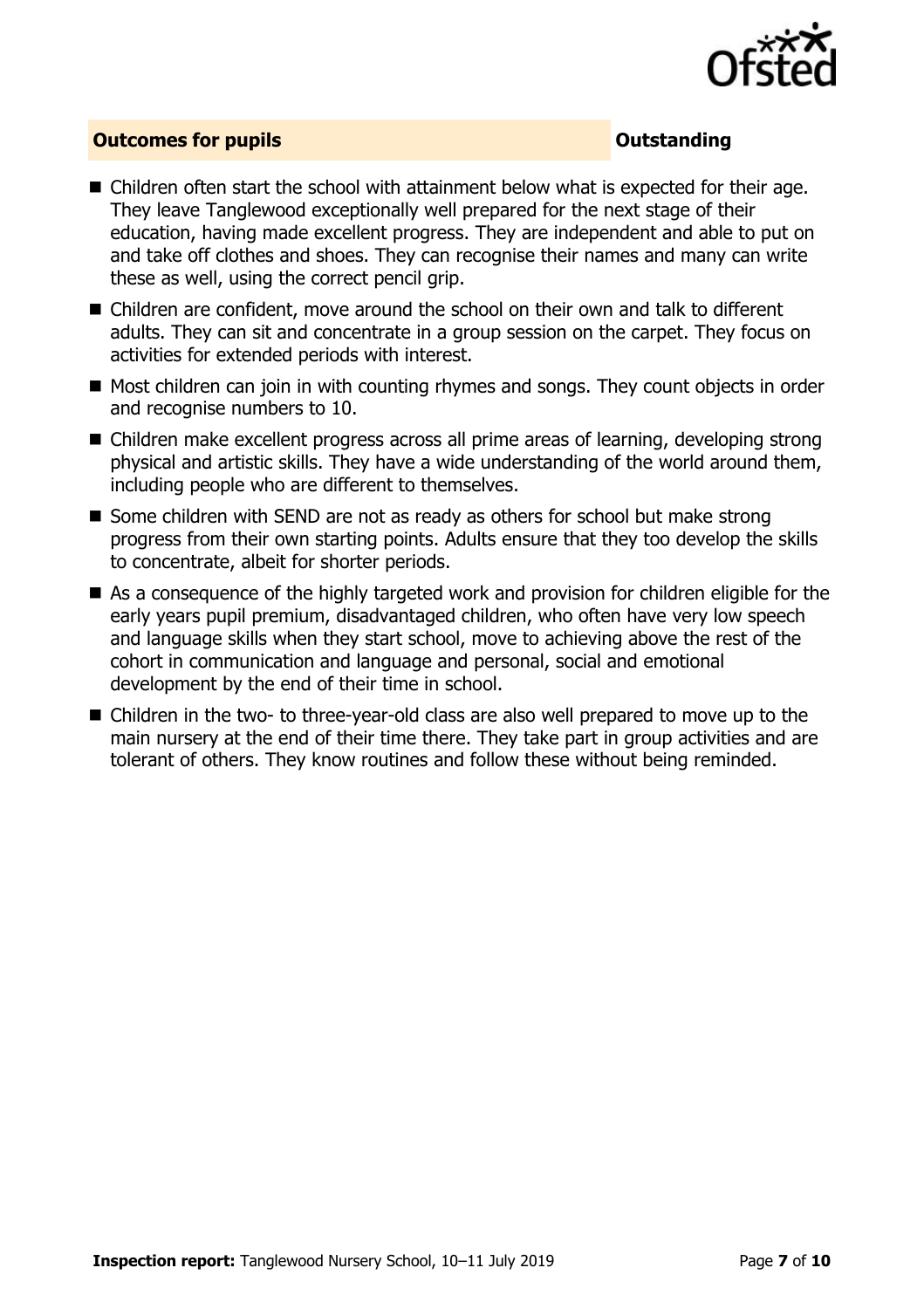

# **School details**

| Unique reference number | 114698       |
|-------------------------|--------------|
| Local authority         | <b>Essex</b> |
| Inspection number       | 10091018     |

This inspection of the school was carried out under section 5 of the Education Act 2005.

| Type of school                      | <b>Nursery</b>                    |
|-------------------------------------|-----------------------------------|
| School category                     | Maintained                        |
| Age range of pupils                 | $2$ to 5                          |
| Gender of pupils                    | Mixed                             |
| Number of pupils on the school roll | 202                               |
| Appropriate authority               | The governing body                |
| Chair                               | Ann Davidson                      |
| <b>Headteacher</b>                  | Deborah Watson                    |
| Telephone number                    | 01245 352 788                     |
| Website                             | www.tanglewoodnurseryschool.co.uk |
| <b>Email address</b>                | admin@tanglewood.essex.sch.uk     |
| Date of previous inspection         | 7 November 2018                   |

### **Information about this school**

- There are three classes in the three- to five-year-old section and one class in the twoto three-year-old section, Little Tanglewood.
- The school runs two sessions daily in both sections of the school, morning and afternoon. Children either attend morning or afternoon. Some children in Little Tanglewood attend part-time.
- The school has a speech and language centre, funded in partnership by the local authority and the healthcare service, Provide. This is staffed by specialist speech and language therapists working alongside speech and language learning support assistants.
- The school holds the enhanced healthy schools award.
- The school works closely with other local schools in the Tanglewood Partnership.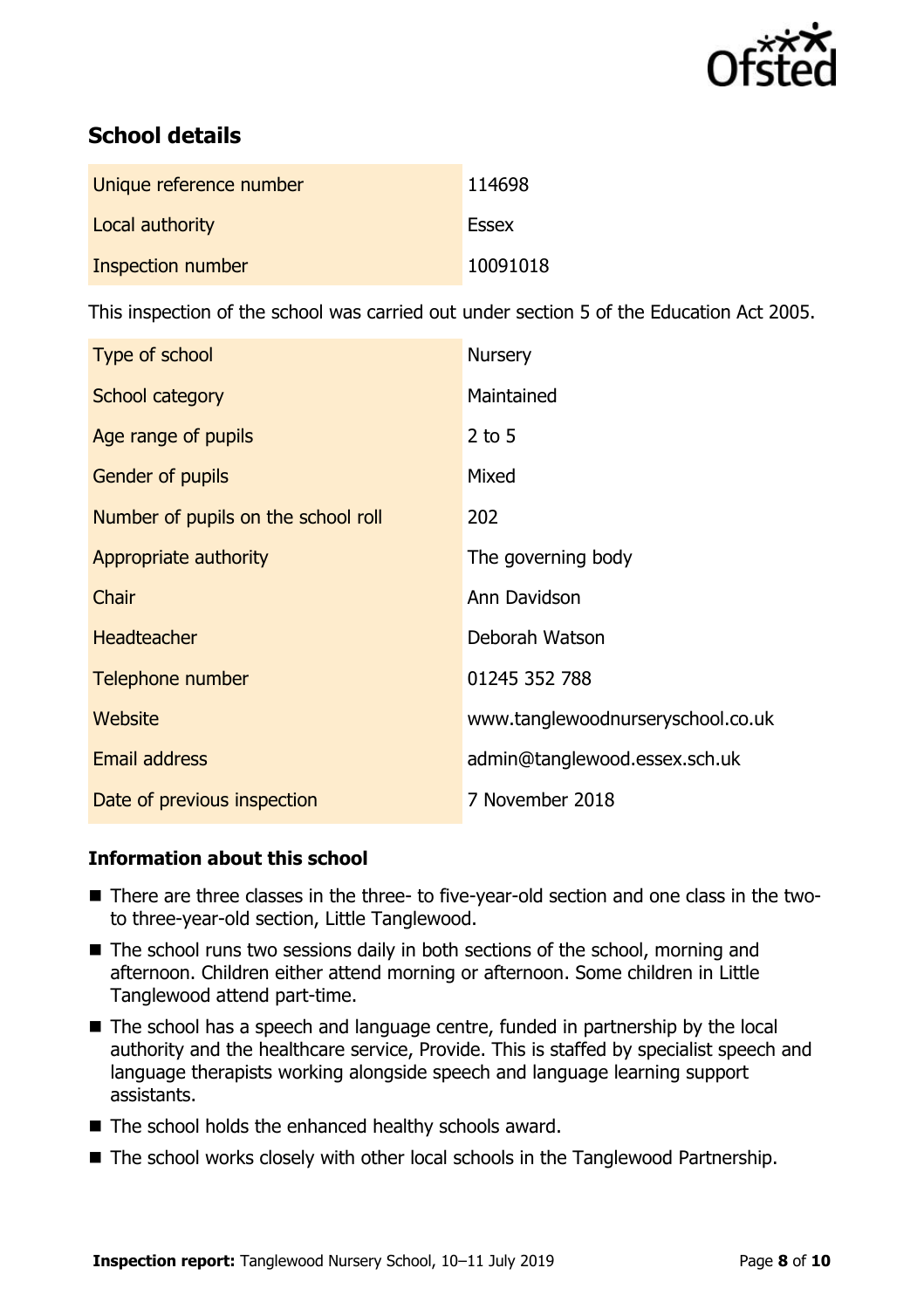

# **Information about this inspection**

- This inspection took place after the previous section 8 inspection had found that the school had potentially improved significantly overall since the previous section 5 inspection.
- The inspection team observed teaching and learning in every class. Some of these observations were undertaken alongside members of the senior leadership team.
- A wide range of children's learning journals were looked at by the inspection team.
- $\blacksquare$  The inspection team met with representatives from the governing body. They met with senior leaders, middle leaders and other teachers and also considered the 25 responses to the staff survey.
- The inspection team scrutinised the school's website and a range of documents, including assessment information and the school's self-evaluation.
- The 17 responses made by parents to Ofsted's online questionnaire, Parent View, were considered. The inspection team also spoke to some parents before school.

### **Inspection team**

Tessa Holledge, lead inspector **Her Majesty's Inspector** 

Lesley Stevens **Contact Contact Contact Contact Contact Contact Contact Contact Contact Contact Contact Contact Contact Contact Contact Contact Contact Contact Contact Contact Contact Contact Contact Contact Contact Contac**